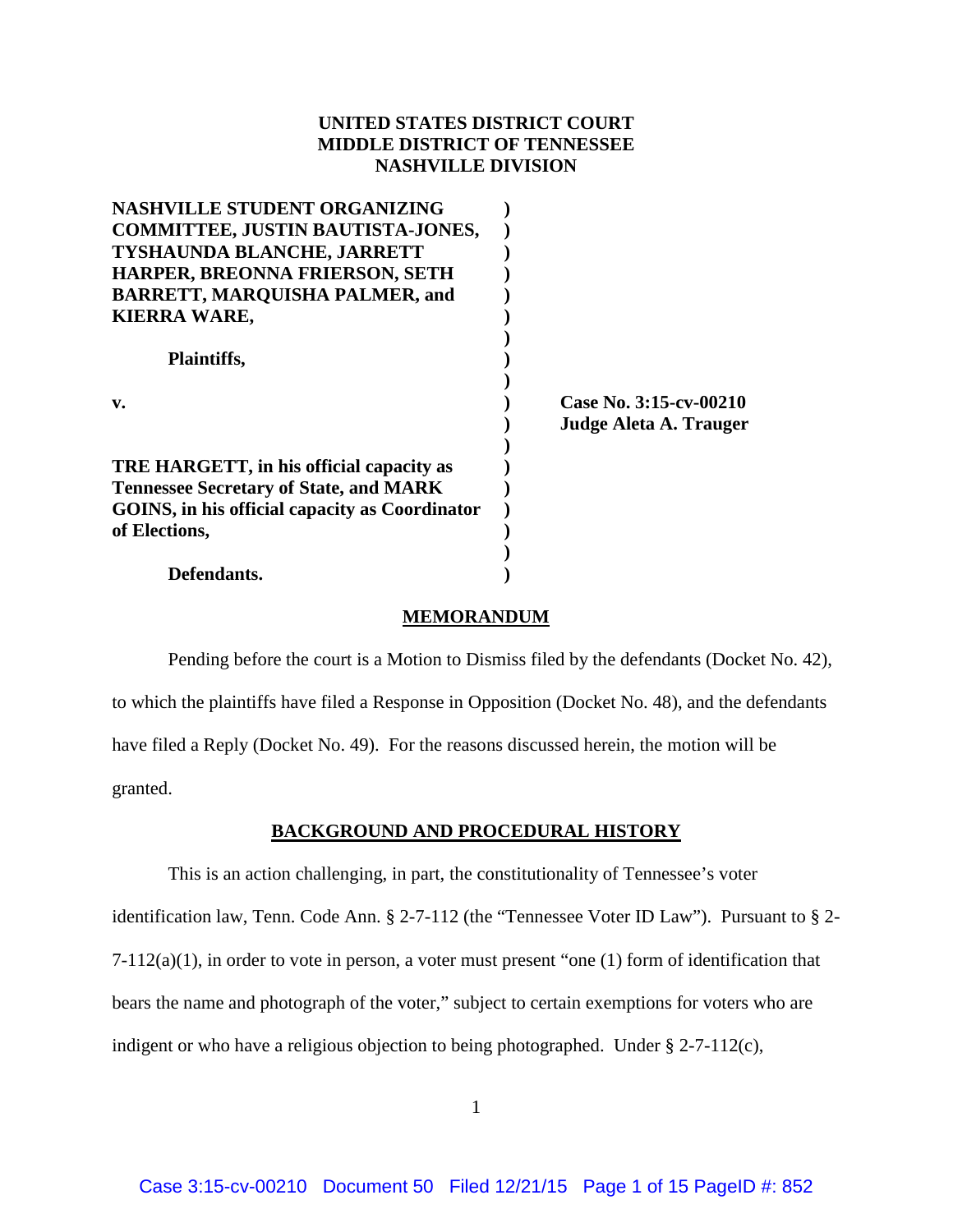acceptable forms of photo identification include: Tennessee-issued driver licenses; valid Tennessee-issued non-driver photo identifications (available pursuant to Tenn. Code Ann. § 55- 50-336); valid United States passports; valid United States military identification cards; valid employment identification cards issued by the State of Tennessee or the United States; employee identification cards issued by the State of Tennessee for retired state employees; and valid identification cards issued by the State of Tennessee or the United States, with an express exception for any identification cards "issued to a student by an institution of higher education."

On March 4, 2015, the plaintiffs – a group comprised of several individual Tennessee students together with the Nashville Student Organizing Committee, a nonprofit organization advocating for social justice and civil rights – initiated this action. (Docket No. 1.) On September 9, 2015, with leave of court, they filed the First Amended Complaint (the "Complaint"), which is the current operative pleading. (Docket No. 36.) According to the Complaint, all of the individual plaintiffs are students at public or private universities and colleges in Tennessee, and current residents of Tennessee, who do not possess any of the forms of photo identification acceptable under the Tennessee Voter ID Law. (Docket No. 36 ¶¶ 11-17.) They do, however, possess student identification cards from their Tennessee schools as well as photo identification cards issued by other states. They are registered to vote in Tennessee (or have submitted applications for registration) but are unable to vote without first obtaining an acceptable form of photo identification. *Id*. Six of the individual plaintiffs are between the ages of 18 and 19; the seventh is thirty years old. *Id*.

The Complaint contains two causes of action under 42 U.S.C. § 1983: 1) a claim that the Tennessee Voter ID Law's exclusion of student identification cards from the list of acceptable forms of voter identification violates the Twenty-Sixth Amendment's prohibition against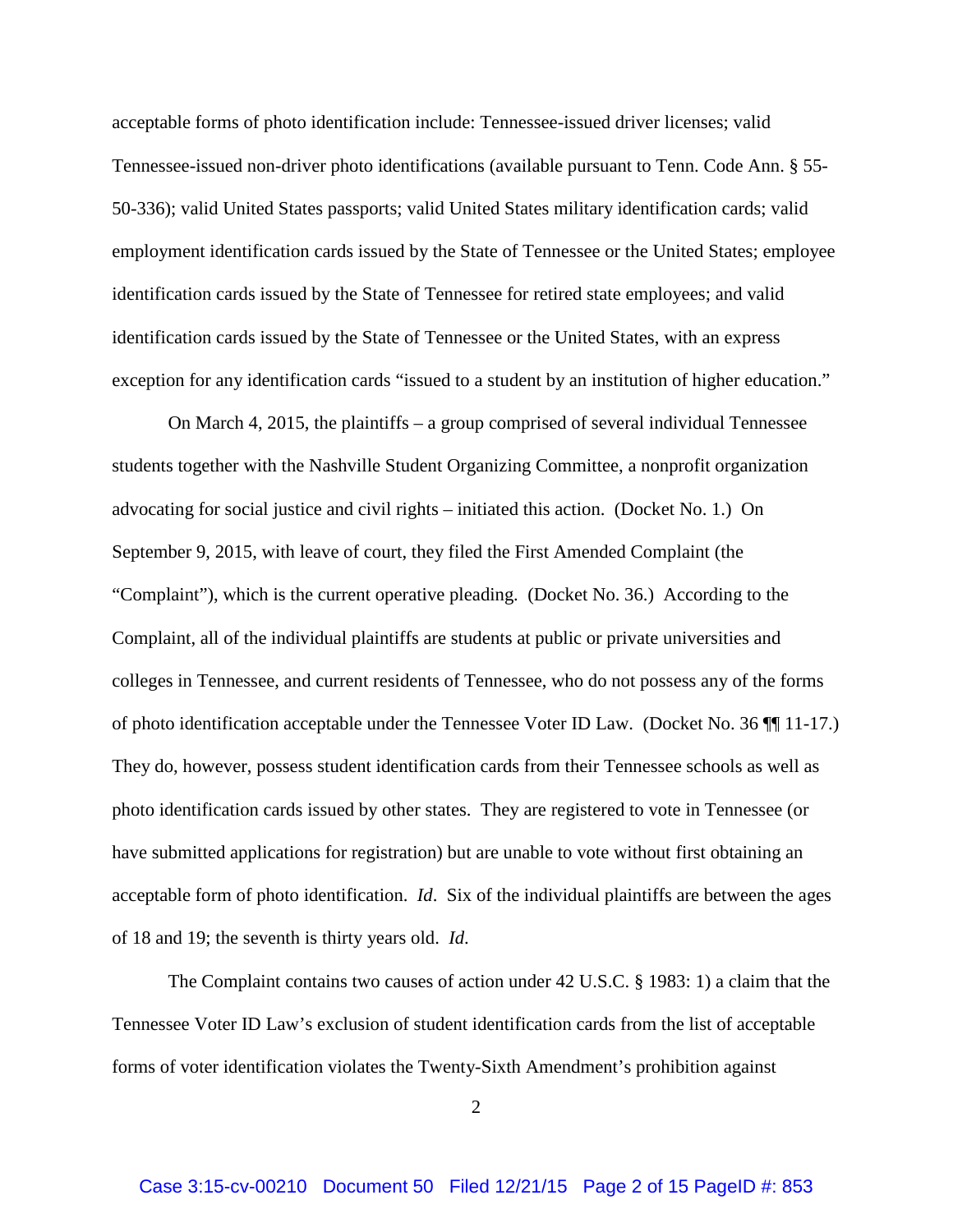denying or abridging someone's right to vote on the basis of age; and 2) a claim, on behalf of those plaintiffs who are students of Tennessee *public* colleges and universities that the Tennessee Voter ID Law violates the Equal Protection clause of the Fourteenth Amendment by differentiating between their student identification cards and the identification cards issued by the same institutions to current and retired faculty members and staff. The Complaint seeks both declaratory and injunctive relief. Specifically, the plaintiffs request: 1) an order declaring that the Tennessee Voter ID Law violates the Fourteenth and Twenty-Sixth Amendments of the United States Constitution, and 2) a permanent injunction requiring the defendants to accept as voter identification, under the Tennessee Voter ID Law, student identification cards "issued by any accredited, not-for-profit postsecondary educational institution in Tennessee." (Docket No. 36, pp. 35-6.)

The Complaint does not allege that the plaintiffs are unable to obtain Tennessee issued non-driver photo identification cards, which are acceptable for voting under the Tennessee Voter ID Law. Rather, the Complaint alleges that obtaining such an identification card – which is free of charge – would require a student to gather the necessary documentation (which may include paying a fee to retrieve a copy of his or her birth certificate) and then to travel to one of the Tennessee Driver's Service Centers. (Docket No. 36 ¶ 58.) The Complaint further alleges that the Driver's Service Centers are only open between 8:30 a.m. and 5:30 p.m. on weekdays and may be inaccessible or not easily accessible by public transportation, making it difficult for students without access to vehicles to reach them. *Id*.

The Complaint goes on to allege that the content of the legislative debate surrounding the Tennessee Voter ID Law shows that Tennessee legislators intentionally excluded student identification cards from the list of acceptable voter identifications in order to inhibit younger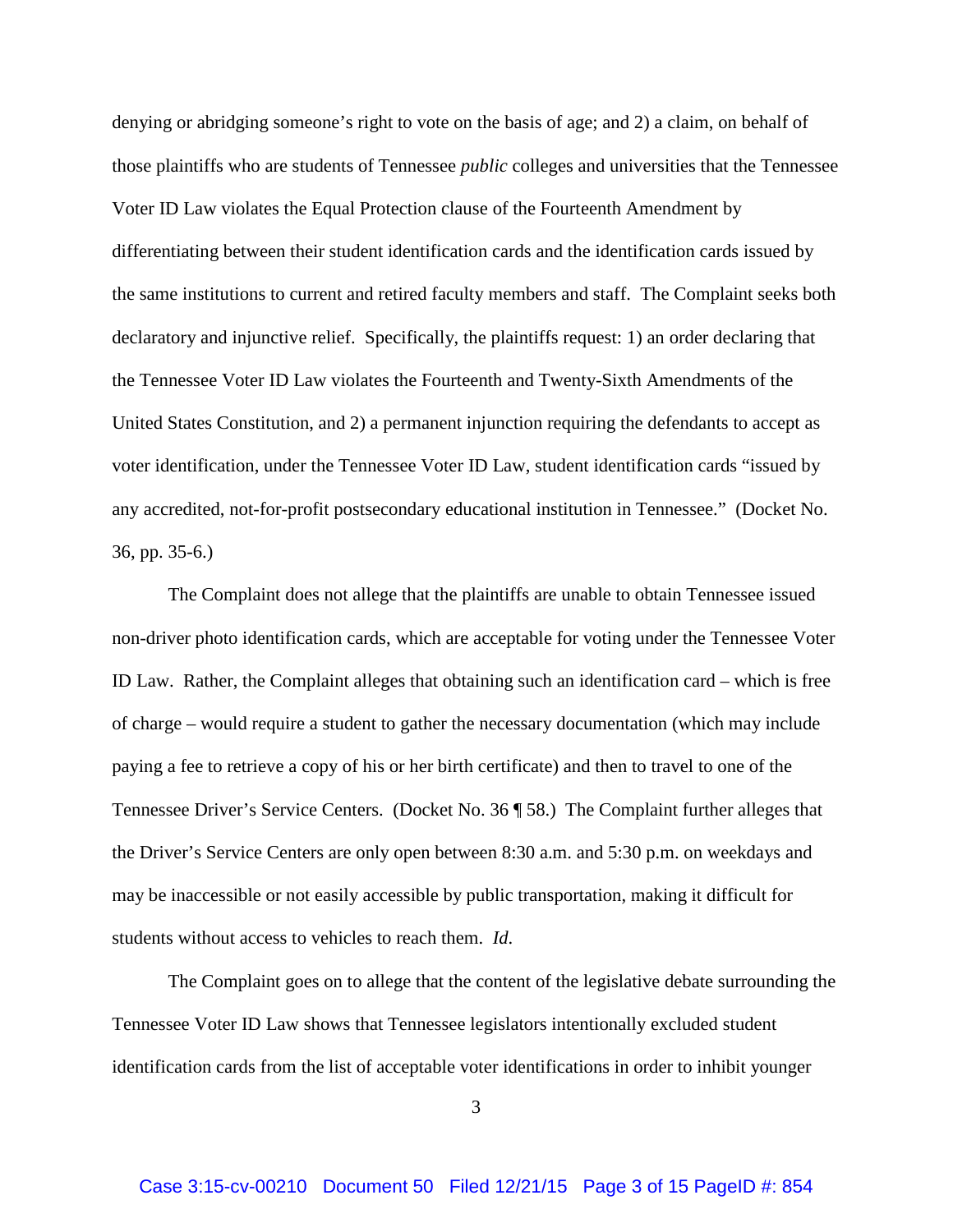people from voting and sway election outcomes. (Docket No. 36 ¶ 4.) Specifically, the Complaint alleges that Tennessee legislators are aware of the rigorous verification of one's identity that accompanies becoming a student at a public or private college or university and obtaining a student identification card from any of these institutions, and also that there is no substantial difference between the identification cards issued to students by public institutions of higher education and those issued to faculty members and staff of those same schools. (*Id*. ¶¶ 4, 34-35, 80.) It further alleges that other provisions of Tennessee law make it easier for older residents to vote – including a provision allowing any adult over age 60 to utilize absentee voting without submitting a photo identification, while only allowing individuals under age 60 to utilize absentee voting if they can provide an excuse<sup>1</sup> – and that the legislature has repeatedly entertained measures to render voting even easier for the elderly, while rejecting measures that would make voting easier for students and other young voters. (*Id*. ¶¶ 43-45.) Finally, the Complaint alleges that the Tennessee Voter ID Law's exclusion of identification cards issued by other states and by local entities, such as public libraries, further restricts students, who can more easily obtain these identification cards than the ones accepted under the Tennessee Voter ID Law. (*Id*. ¶ 78.)

In addition, the Complaint acknowledges that the legislative history of the Tennessee Voter ID Law involves concerns about preventing voter identification fraud. (*Id*. ¶ 20.) The Complaint also notes that certain legislators have expressed concerns that false student

 $\overline{\phantom{a}}$ 

<sup>&</sup>lt;sup>1</sup> The Complaint notes that students under age 60 may utilize absentee voting by showing that they are residing away from their county of registration in order to attend school. This provision, however, does not allow students to register and vote as residents of the county in which they attend school and currently reside and will only allow them to vote in the state of Tennessee at all if they are originally from Tennessee and have a prior address within the state.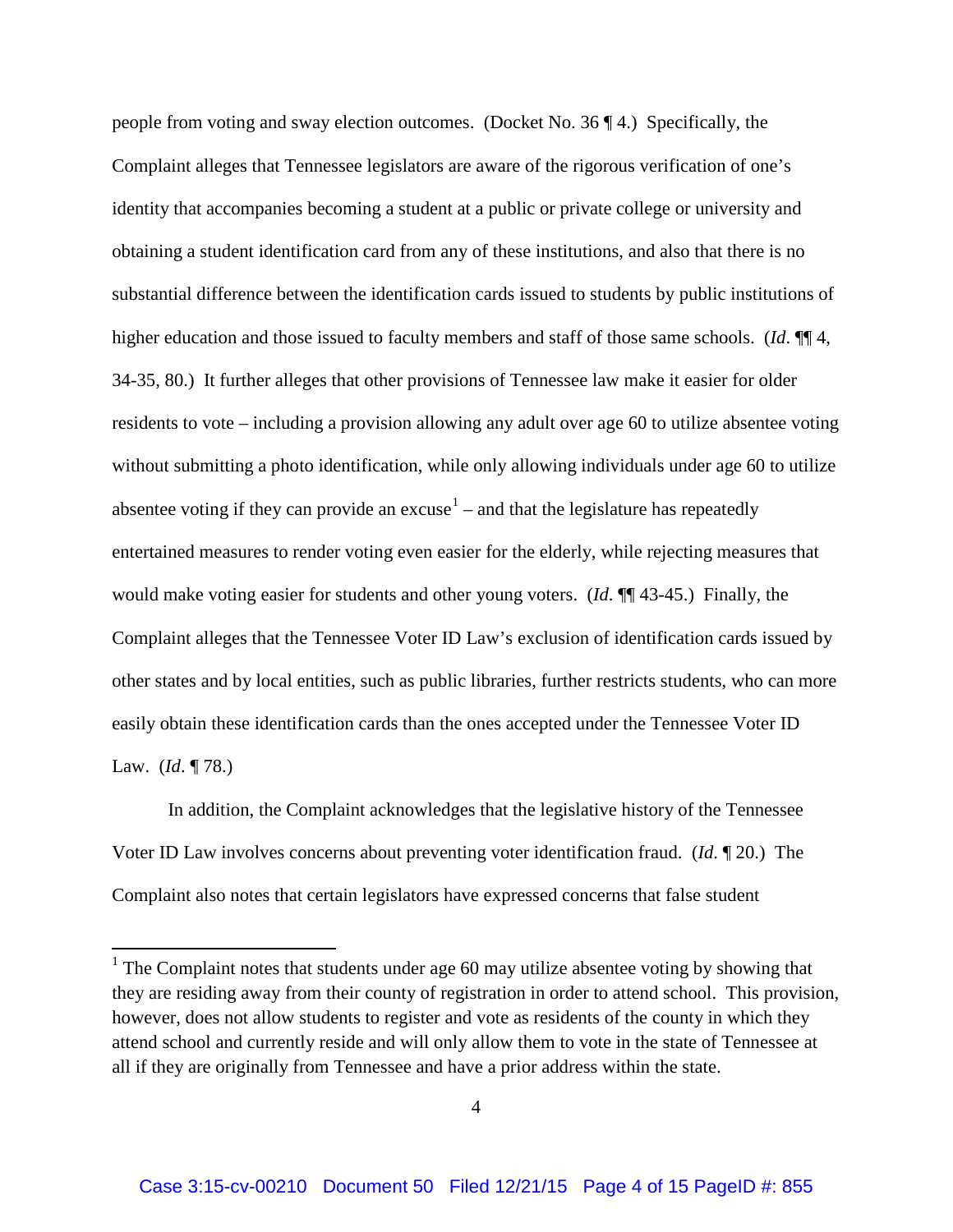identification cards are prolific due to underage students' use of these cards to enter nightclubs and, ostensibly, consume alcohol. (*Id*. ¶ 27.) The Complaint alleges, however, that there is little to no evidence that student identification cards are more vulnerable to falsification or duplication than other forms of accepted voter identification, including faculty/staff identification cards from the same institutions, nor that false student identifications have been used, or are likely to be used, to commit voter identification fraud in Tennessee or elsewhere. (*Id*. ¶¶ 20, 35, 42.)

On September 25, 2015, the defendants filed the pending Motion to Dismiss under Rule 12(b)(6), for failure to state a claim, along with a Memorandum in support. (Docket Nos. 42, 43.) The defendants' Motion articulates that the state's interest in the Tennessee Voter ID Law's exclusion of student identification is based on the desire to prevent voter identification fraud. (Docket No. 43, p. 3.) The defendants also state that the provisions differentiating between student and faculty/staff identification cards from public institutions of higher education are based on the different relationships that the state has with employees and students (irrespective of whether similar procedures are used to issue the identification cards themselves) as well as the state's concern that student identification cards are more regularly and easily falsified, combined with the burden on poll workers to have to distinguish between real and fraudulent student identification cards. (*Id*. pp. 24.)

On September 23 and 24, 2015, three separate Motions to Quash were filed by nonparties to this action with respect to deposition and document subpoenas issued by the plaintiffs. (Docket Nos. 37, 38, 40.) On September 29, 2015, the court issued an Order staying both discovery and further briefing on the pending Motions to Quash until the Motion To Dismiss is resolved. (Docket No. 45.)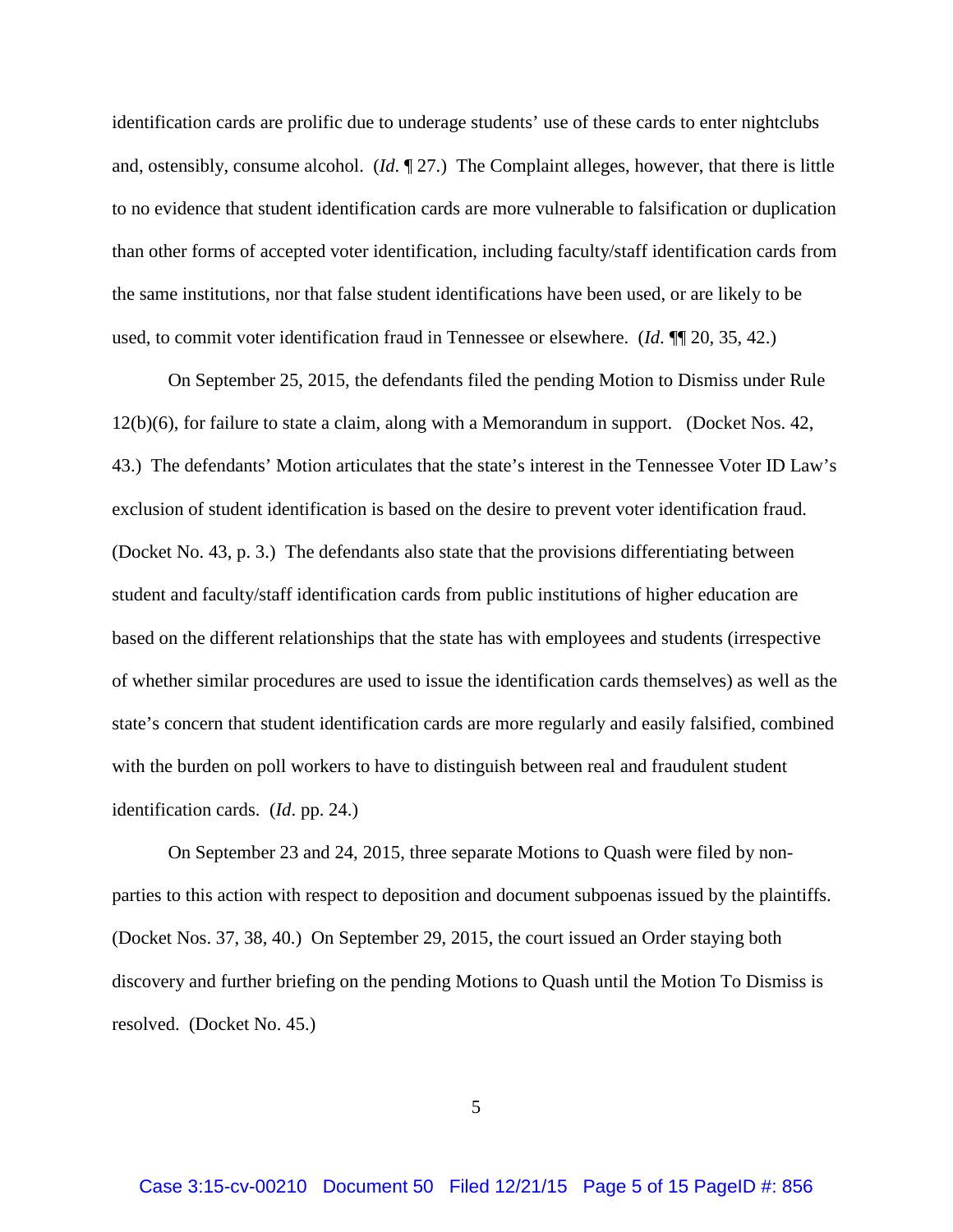On October 9, 2015, the plaintiffs filed a Response in Opposition to the Motion to Dismiss (Docket No. 48) and, on October 23, 2015, the defendants filed a Reply (Docket No. 49).

### **LEGAL STANDARD**

In deciding a motion to dismiss for failure to state a claim under Rule 12(b)(6), the court will "construe the complaint in the light most favorable to the plaintiff, accept its allegations as true, and draw all reasonable inferences in favor of the plaintiff." *Directv, Inc. v. Treesh*, 487 F.3d 471, 476 (6th Cir. 2007); *Inge v. Rock Fin. Corp.*, 281 F.3d 613, 619 (6th Cir. 2002). The Federal Rules of Civil Procedure require only that a plaintiff provide "a short and plain statement of the claim that will give the defendant fair notice of what the plaintiff's claim is and the grounds upon which it rests." *Conley v. Gibson*, 355 U.S. 41, 47 (1957). The court must determine only whether "the claimant is entitled to offer evidence to support the claims," not whether the plaintiff can ultimately prove the facts alleged. *Swierkiewicz v. Sorema N.A.*, 534 U.S. 506, 511 (2002) (quoting *Scheuer v. Rhodes*, 416 U.S. 232, 236 (1974)).

The complaint's allegations, however, "must be enough to raise a right to relief above the speculative level." *Bell Atlantic Corp. v. Twombly*, 550 U.S. 544, 555 (2007). To establish the "facial plausibility" required to "unlock the doors of discovery," the plaintiff cannot rely on "legal conclusions" or "[t]hreadbare recitals of the elements of a cause of action," but, instead, the plaintiff must plead "factual content that allows the court to draw the reasonable inference that the defendant is liable for the misconduct alleged." *Ashcroft v. Iqbal*, 556 U.S. 662, 678-79 (2009). "[O]nly a complaint that states a plausible claim for relief survives a motion to dismiss." *Id.* at 679; *Twombly*, 550 U.S. at 556.

#### **ANALYSIS**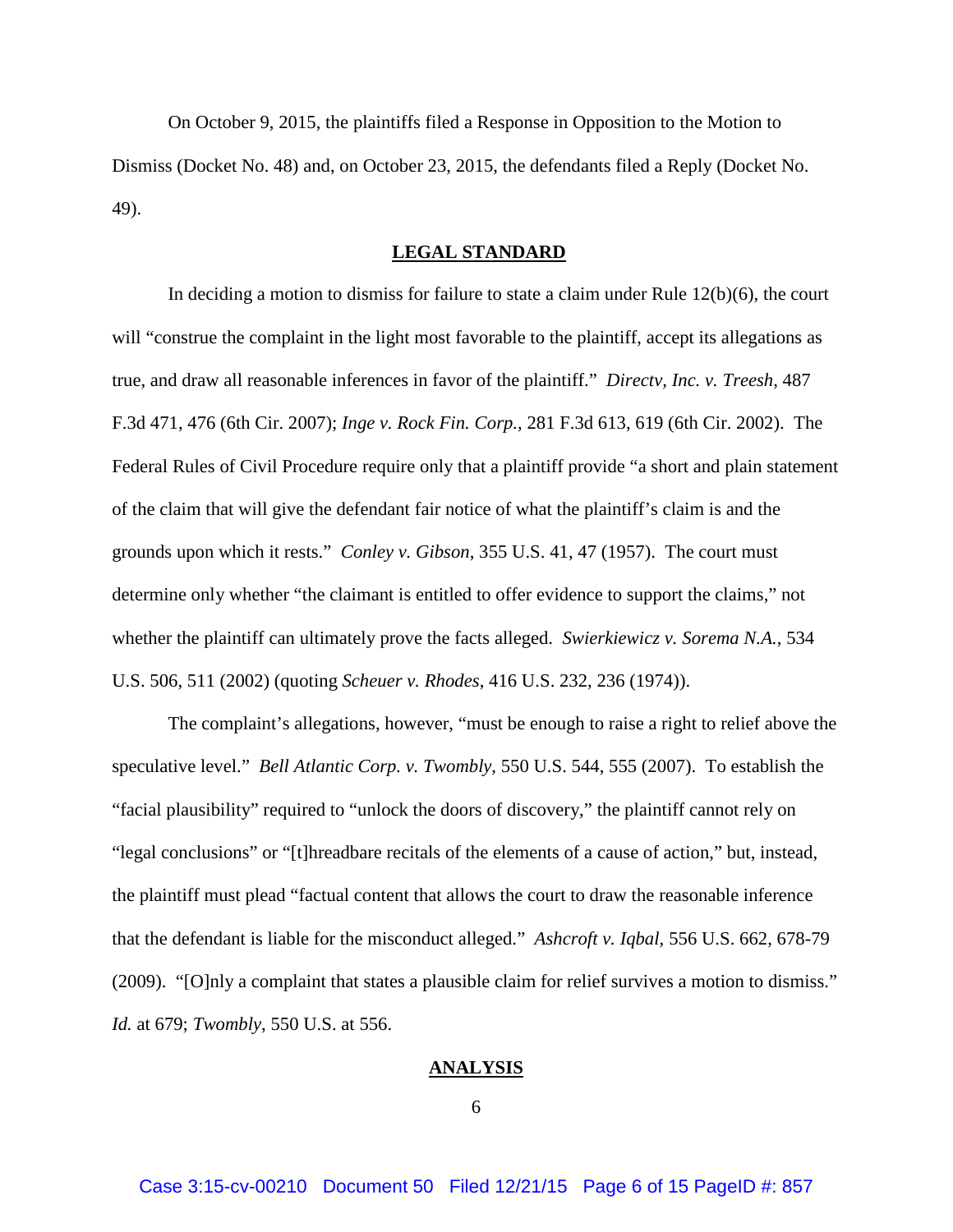### **I. Fourteenth Amendment Claim**

In order to succeed on a Fourteenth Amendment challenge to a state action, a plaintiff must show one of three things: 1) the state action impinges upon the exercise of a fundamental right without a compelling governmental interest; 2) the state action discriminates on the basis of a suspect classification (such as race or national origin) without being narrowly tailored to serve a compelling governmental interest; or 3) the state action discriminates against a non-protected class without any conceivable rational basis. *See, e.g., Romer v. Evans*, 517 U.S. 620, 631 (1996); *Plyler v. Doe*, 457 U.S. 202, 216-17 (1982); *San Antonio Indep. Sch. Dist. v. Rodriguez*, 411 U.S. 1, 17 (1973). The plaintiffs are not a protected class and, therefore, their Fourteenth Amendment claim cannot proceed under the second ground listed above. While the plaintiffs argue only the third ground – that the Tennessee Voter ID Law discriminates against them due to their age, without a rational basis – the court finds, for the reasons discussed below, that neither the first nor the third grounds are able to support the plaintiffs' claim.

The court turns first to the question of whether the Tennessee Voter ID Law impinges on a fundamental right. In a relatively recent case challenging the constitutionality of an Indiana statute requiring voters to present a photo identification – which they could obtain from the state at no cost, if needed – the U.S. Supreme Court found that such a requirement does not impinge on the fundamental right to vote in a way that would warrant heightened scrutiny. *Crawford v. Marion Cnty Election Bd.*, 553 U.S. 181 (2008). Despite noting that the photo identification requirement would more heavily burden certain groups of people (namely, the elderly, indigent, and the homeless, particularly with respect to retrieving a copy of a birth certificate as a potential requisite document for obtaining the state-issued identification), the *Crawford* opinion found that: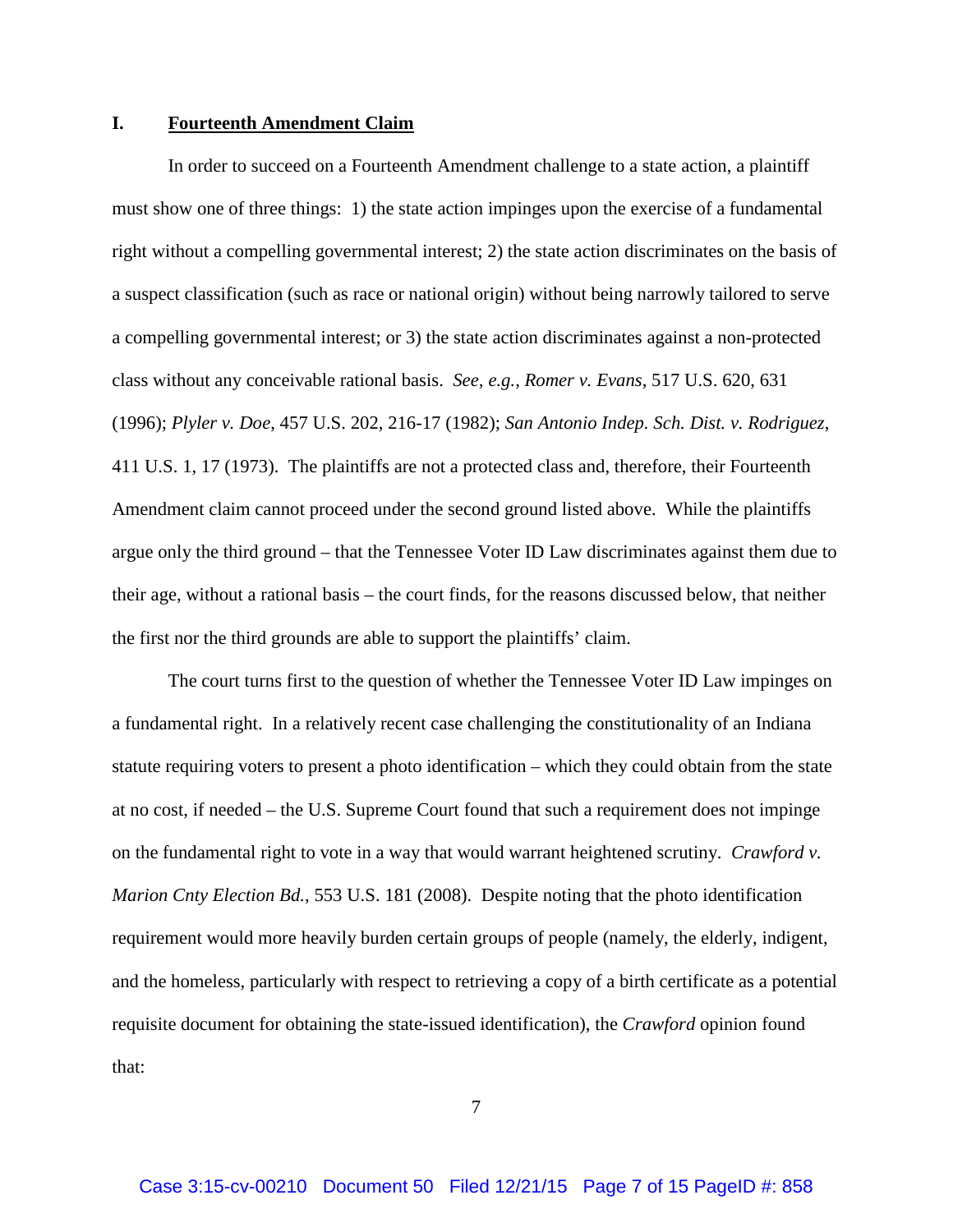for most voters who need them, the inconvenience of making a trip to the [Bureau of Motor Vehicles], gathering the required documents, and posing for a photograph surely does not qualify as a substantial burden on the right to vote, or even represent a significant increase over the usual burdens of voting.

*Crawford*, 553 U.S. at 198. After noting that the photo identification requirement imposed only "a limited burden on voters' rights," the *Crawford* court held that it need only be justified by "valid, neutral justifications." *Id*. at 203-04. The Supreme Court then found that Indiana's interests in preventing voter fraud, modernizing its voting procedures, and safeguarding public confidence in the voting process were sufficient to meet this test. *Id*.

While the *Crawford* opinion noted the thinness of the record in that action to support a finding that the photo identification requirement imposed a severe burden on the indigent or elderly, groups with which that litigation was primarily concerned, the court reads *Crawford* to preclude a finding that the Tennessee Voter ID Law is severely burdensome on the plaintiffs, without a need to further develop the record. The allegations in the Complaint involving the burden posed to students by the logistics of having to obtain a state-issued identification other than a student identification card do not – as a matter of law – give rise to an inference that students are burdened in any way greater than the burden to the general population addressed in *Crawford*. Accordingly, the court looks only to whether the state of Tennessee has a valid, neutral justification for imposing this burden and finds that Tennessee's interests in preventing voter fraud, like the interests of the State of Indiana in *Crawford*, are sufficient to justify the Tennessee Voter ID Law. Therefore, the Tennessee Voter ID Law does not violate the Fourteenth Amendment on the grounds that it impinges on a fundamental right. Indeed, the plaintiffs appear to concede that the Tennessee Voter ID Law does not impose a more severe burden on students than the burdens at issue in *Crawford* and, accordingly, do not argue that the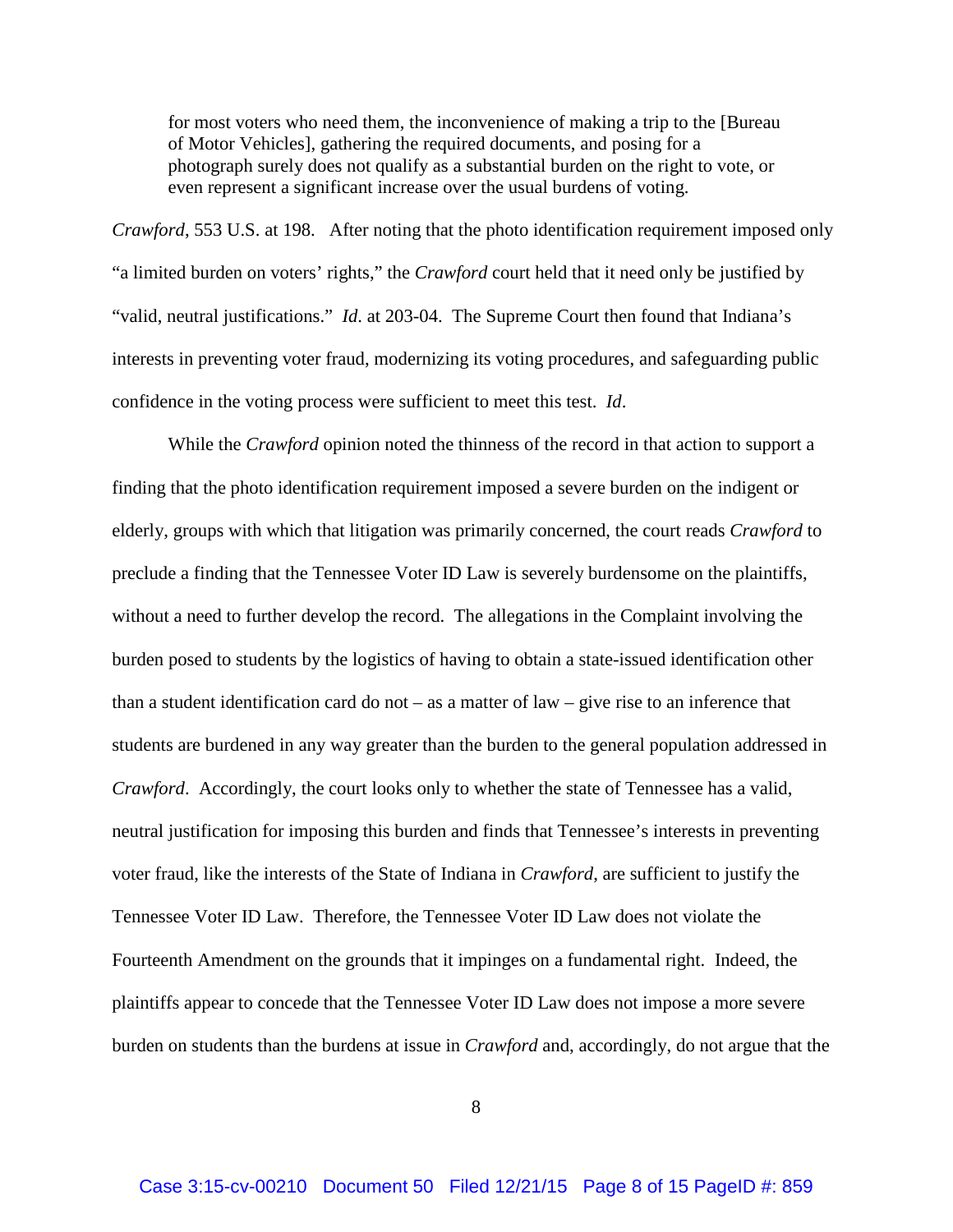Tennessee Voter ID Law warrants a heightened level of review under the Fourteenth Amendment.

Rather, the plaintiffs argue that they are bringing a different claim with different facts, based on the Tennessee Voter ID Law's specific differentiation between student and faculty/staff identifications issued by the same institutions, a matter not at issue in *Crawford*. The plaintiffs focus in on the *Crawford* opinion's specific reference to the Indiana statute as *nondiscriminatory*. Indeed, the reference in *Crawford* to the Indiana statute being nondiscriminatory appears to serve as an indicator that, even though the Indiana statute did not impinge on a fundamental right of any class of people, had it discriminated against a suspect class without being narrowly tailored to meet a compelling state interest – or discriminated against any group without a rational basis (invidious discrimination) – there could still be a potential constitutional violation. Because the record in *Crawford* did not support a finding of differential burdens on the elderly and indigent, however, that statute was found nondiscriminatory, and the *Crawford* court did not conduct such an analysis. The plaintiffs now ask the court to conduct this analysis with respect to their claims and argue that the proper standard of review is rational basis.

This essentially brings the court to the third ground for a Fourteenth Amendment violation listed above: discrimination against a non-protected group without a rational basis. Without even deciding whether the differentiation between student and faculty/staff identification cards issued by public colleges and universities (and the resulting difference in burdens between students and faculty/staff in obtaining a photo identification) renders the Tennessee statute at issue here discriminatory in a way that the Indiana statute at issue in *Crawford* was not, the court finds that the claim still fails as a matter of law. As the plaintiffs concede, if the Tennessee Voter ID Law is discriminatory on the basis of age, it is still subject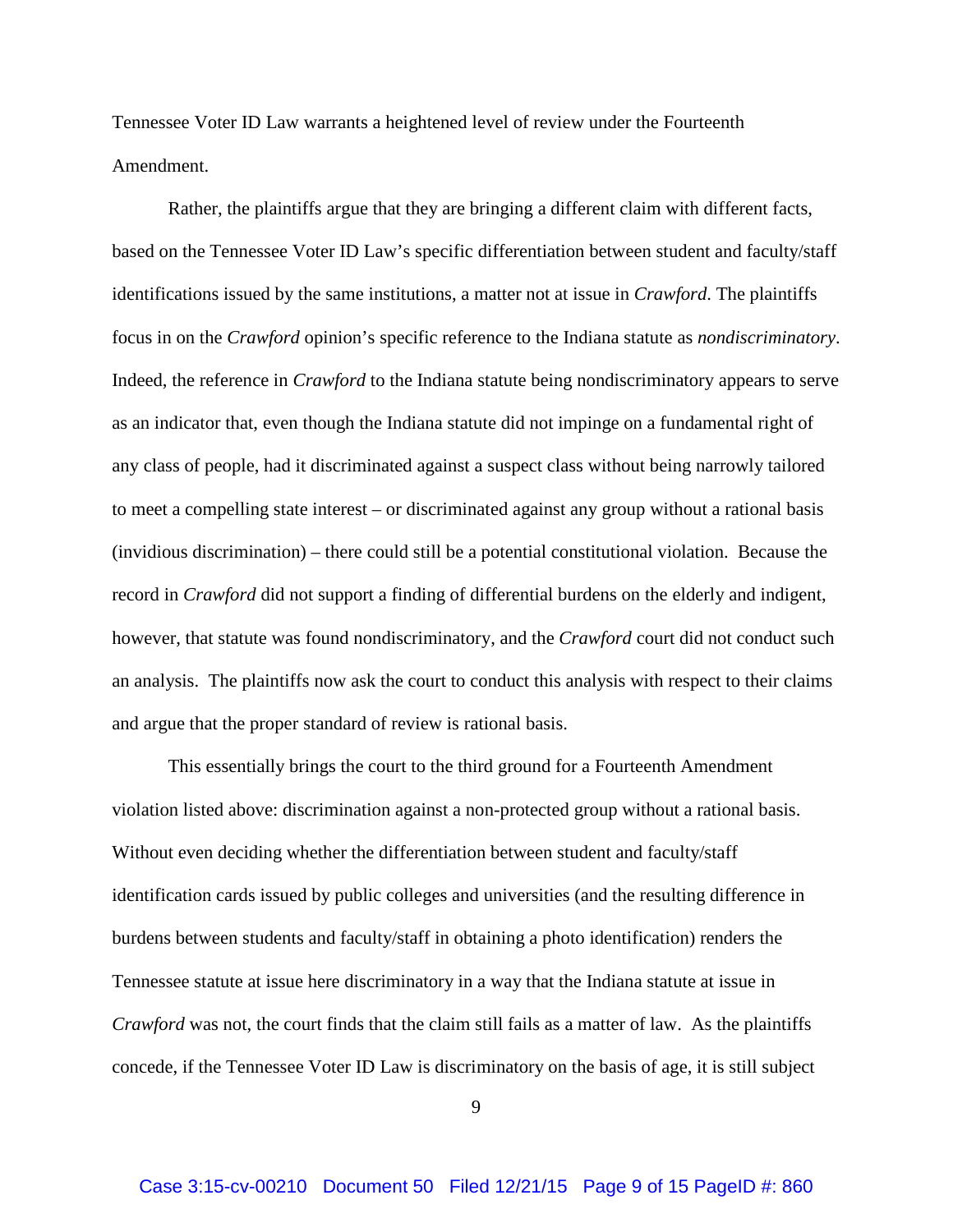only to a rational basis standard of review because age is not a suspect classification (nor is the status of being a student).

Under rational basis review, "it is entirely irrelevant for constitutional purposes whether the conceived reason for the challenged distinction actually motivated the legislature. . . . In other words, a legislative choice is not subject to courtroom fact-finding and may be based on rational speculation unsupported by evidence or empirical data." *F.C.C. v. Beach Commc'ns, Inc.*, 508 U.S. 307, 315 (1993). Rather, "the governmental policy at issue will be upheld as long as there is a rational relationship between the disparity of treatment and some legitimate government purpose," and "a plaintiff faces a severe burden and must negate all possible rational justifications for the distinction." *Midkiff v. Adams Cnty Reg'l Water Dist.*, 409 F.3d 758, 770 (6th Cir. 2005); *see also id*. ("On rational-basis review . [.] . those attacking the rationality of the legislative classification have the burden to negative every conceivable basis which might support it.") (citing *Lenhausen v. Lake Shore Auto Parts Co.*, 410 U.S. 346, 364 (1973)). Even *Crawford*, in analyzing the justification for Indiana's limited burden on voting rights without applying a heightened standard of review, noted that the motivations of individual legislators were not material once a valid, neutral justification had been articulated: "if a *nondiscriminatory* law is supported by valid neutral justifications, those justifications should not be disregarded simply because partisan interests may have provided one motivation for the votes of individual legislators." 553 U.S. at 204.

The defendants have articulated what the court finds to be a rational basis for distinguishing between faculty and student identification cards, namely the different relationship that the state has with the faculty/staff of its public institutions of higher education than it has with students of these same institutions (even if the processes for issuing identification cards are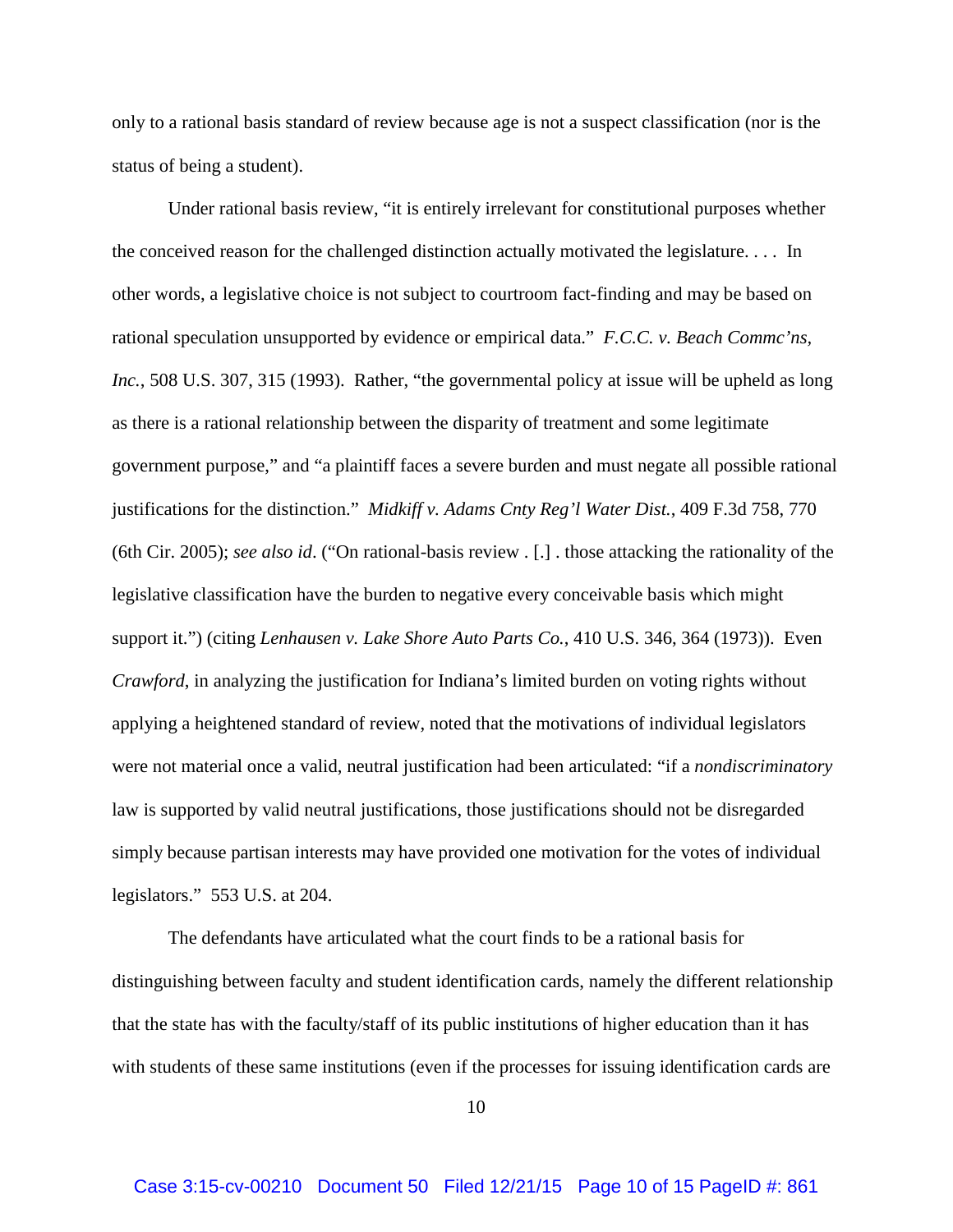the same), coupled with the state's concern that falsified student identification cards are more prolific because of their use by young people in purchasing alcohol and entering nightclubs. These concerns provide a justification for the differential treatment of student and faculty/staff identification cards in support of the state's interest in preventing voter fraud and instilling voter confidence. The court need not assess the veracity of these statements nor their role in motivating any or all of the individual legislators who enacted the Tennessee Voter ID Law. So long as the court is satisfied that this is a rational justification, which it is, the plaintiffs cannot meet their burden.

The plaintiffs argue that the justification articulated by the defendant is not sufficient to foreclose their claim in light of: 1) evidence that the *real* reason the Tennessee legislature enacted the Tennessee Voter ID Law was to discriminate against young voters, and 2) the lack of evidence to support a finding that allowing students to use their student identification cards to vote would actually increase voter fraud. Again, however, these arguments ignore the basic tenets of rational basis review, which is unconcerned with the actual motivations of the legislature so long as there is any conceivable rational relationship between the state's interests and the challenged statute.<sup>2</sup> The court finds that this test is satisfied by the defendants' articulated concerns about false student identifications and there is no need for further factual discovery or development of the record regarding the actual motivations of the legislators who enacted the Tennessee Voter ID Law. It is not relevant to the outcome of the court's analysis

 $\overline{\phantom{a}}$ 

<sup>2</sup> The plaintiffs cite *SmithKline Beecham Corp v. Abbott Labs.*, 740 F.3d 471 (9th Cir. 2014) for the proposition that the court should consider the Tennessee legislators' actual discriminatory intent. (Docket No. 48, p. 27-28.) *SmithKline*, however, explicitly acknowledged that intent does not matter under rational basis review (*id*. at 481) and considered intent only because it applied a heightened level of scrutiny to a claim involving the suspect class of sexual orientation (*id*. at 484).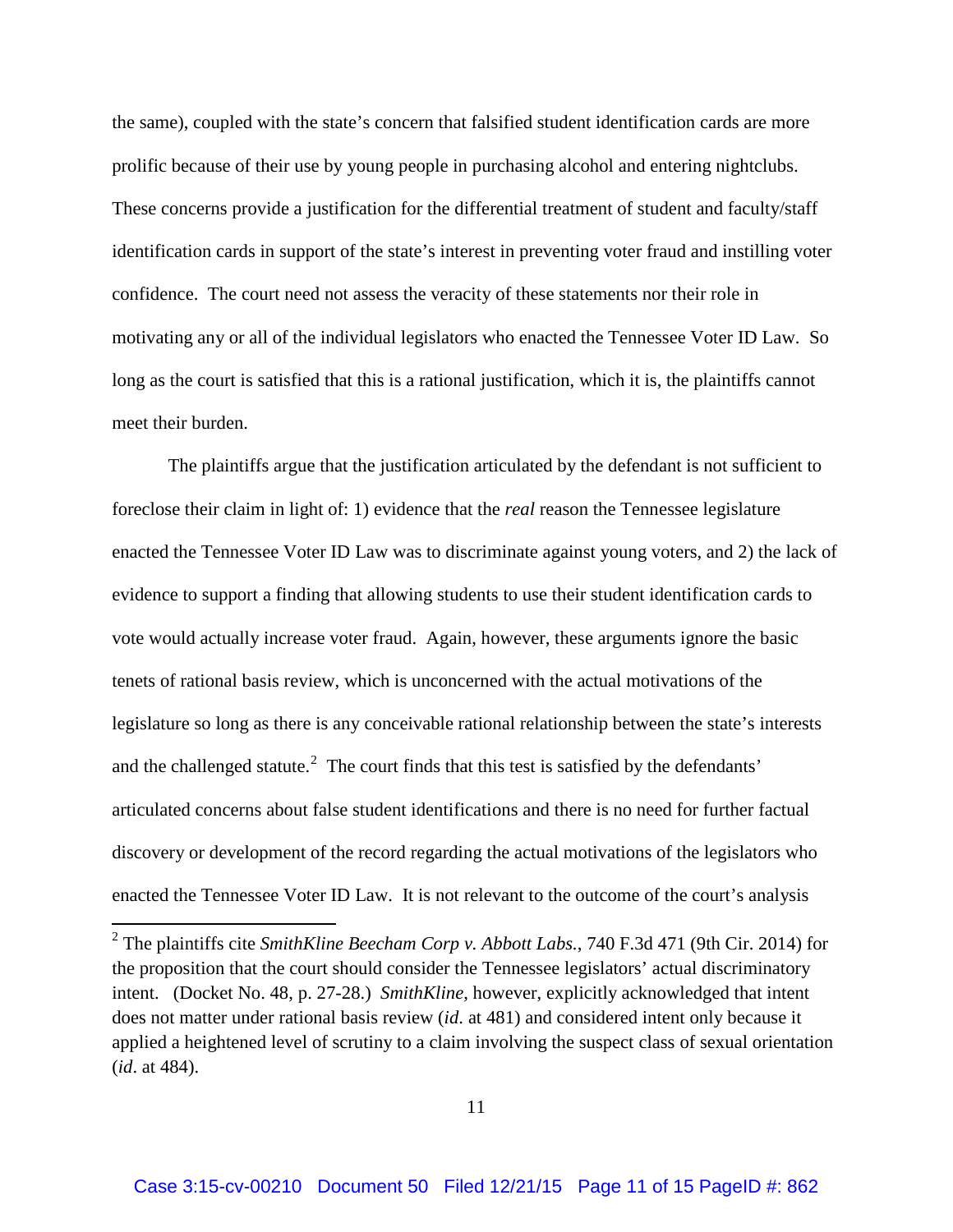whether there is any empirical basis to support the speculation that student identifications are falsified at a significant rate, that this has the potential to contribute to voter identification fraud, or that this concern is of a different magnitude than concerns about falsification of faculty/staff identifications from the same institutions. Similarly irrelevant is the question of whether these considerations actually motivated the legislators who enacted the Tennessee Voter ID Law.

Finally, the plaintiffs also argue that their claim should be treated differently than the claim in *Crawford* because they are seeking to strike only a *portion* of the Tennessee Voter ID Law (that portion related to the exclusion of student identifications), rather than the whole statute. The fact remains, however, that there needs to be a constitutional basis for striking even a portion of the statute, and the plaintiffs have not articulated, nor is the court aware of, any legal grounds to apply a heightened standard of review where only a portion of a statute is challenged.

In sum, the plaintiffs' Fourteenth Amendment claim fails as a matter of law.

### **II. Twenty-Sixth Amendment Claim**

The Twenty-Sixth Amendment to the United States Constitution states: "The right of citizens of the United States, who are 18 years of age or older, to vote, shall not be denied or abridged by the United States or any state on account of age." As the parties note in their briefing, there is no controlling caselaw from the Sixth Circuit or the Supreme Court regarding the proper interpretation of the Twenty-Sixth Amendment or the standard to be used in deciding claims for Twenty-Sixth Amendment violations based on an alleged abridgment or denial of the right to vote. The defendants argue that – given the legislative history and political context of the enactment and ratification of the Amendment that effectively lowered the voting age from 21 to 18 – the Amendment is designed to prohibit the denial or abridgement of voting rights of *18 to 20 year olds* only. Accordingly, the defendants argue that, because the plaintiffs cannot show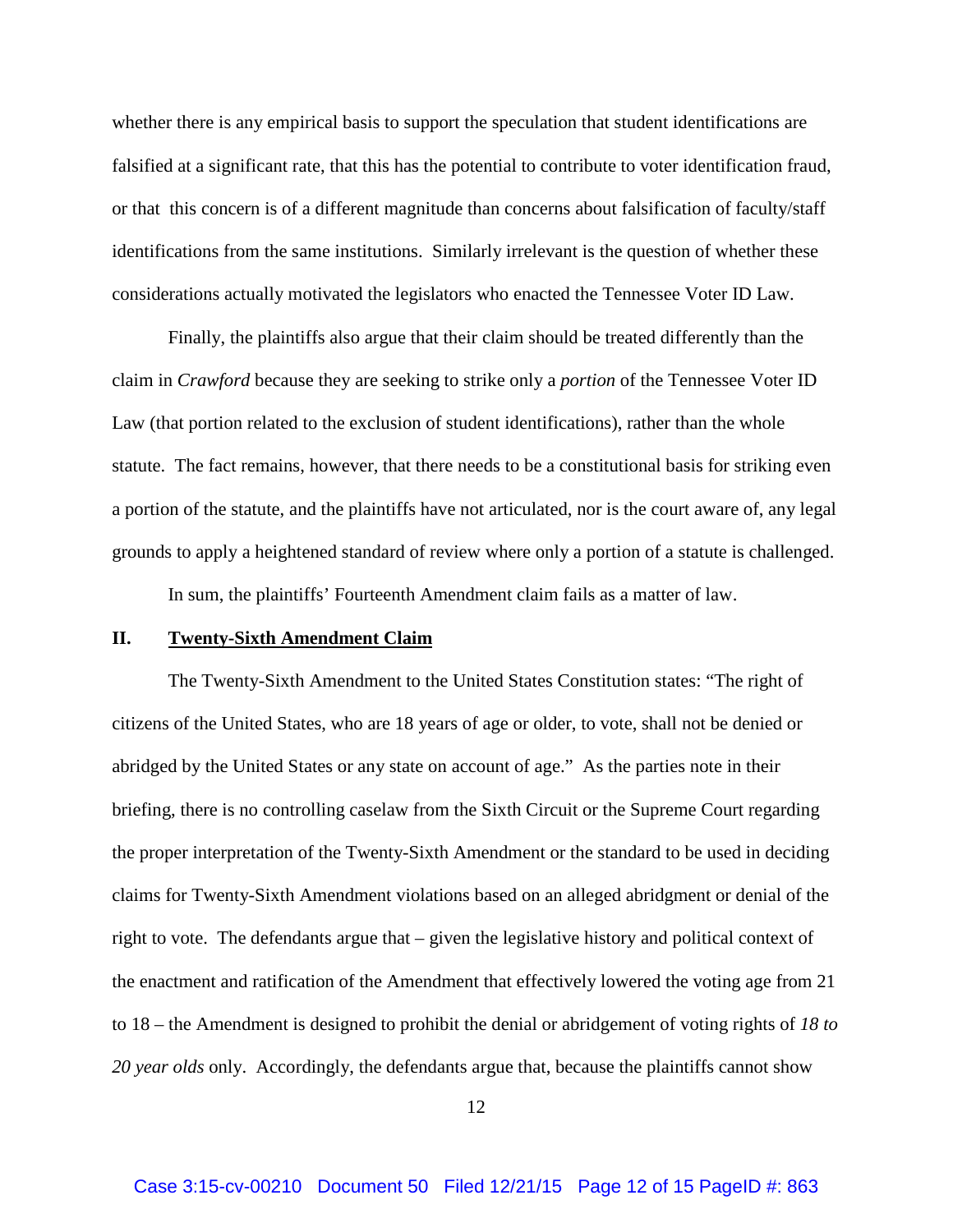that the student population affected by the Tennessee Voter ID Law's exclusion of student identification cards consists entirely – or even predominantly – of individuals in this age range, the plaintiffs' claim cannot succeed.<sup>3</sup> The court is not swayed by this argument, which is undermined by the plain language of the Amendment broadly prohibiting abridgment of the right to vote on the basis of *age*. The plaintiffs can certainly make a case that students are disproportionately younger than the average voter population and that abridging the rights of students can be a proxy for abridgement of rights on the basis of age. Nevertheless, the court finds that the plain language of the Amendment precludes the plaintiffs' claim in light of the holding in *Crawford* that the burden of obtaining a photo identification card does not impinge on the right to vote in a way that warrants even a heightened level of scrutiny. Applying this reasoning, the court finds that, similarly, the Tennessee Voter ID Law is not an abridgment of the right to vote, let alone a denial of it, for purposes of a Twenty-Sixth Amendment claim.

Moreover, the court finds that the Tennessee Voter ID Law does not impose any unique burden on students. Under the Tennessee Voter ID Law, everyone is required to obtain some form of acceptable photo identification in order to vote. Students, like everyone else, can select among a state-issued driver license, a United States passport, or the free, state-issued non-driver

l

 $3$  The defendants cite several cases that are not controlling and that are anyway unpersuasive, because nowhere do they explicitly state that the Twenty-Sixth Amendment only protects the rights of 18 to 20 year olds. *See Walgren v. Bd. of Selectmen of Town of Amherst*, 519 F.2d 1364 (1st Cir. 1975); *Hill v. Gun*, 367 F.Supp.2d 532 (S.D.N.Y. 2005); *Bright v. Baesler*, 336 F.Supp. 527, 531 (E.D. Ky. 1971). Further, the cases cited by the parties where claims were successful under the Twenty Sixth Amendment – discussed in more detail below – likewise do not indicate that the success of the claims hinged on the plaintiffs being within the specific 18 to 20-year-old age range. See *Jolicoeur v. Mihaly*, 488 P.2d 1, 2 (Cal. 1971); *Ownby v. Dies*, 337 F. Supp. 38 (E.D. Tex. 1971); *U.S. v. Texas*, 445 F. Supp. 1245 (S.D. Tex. 1978); *Worden v. Mercer Cnty Bd. of Elections*, 294 A.2d 928 (N.J. 1972).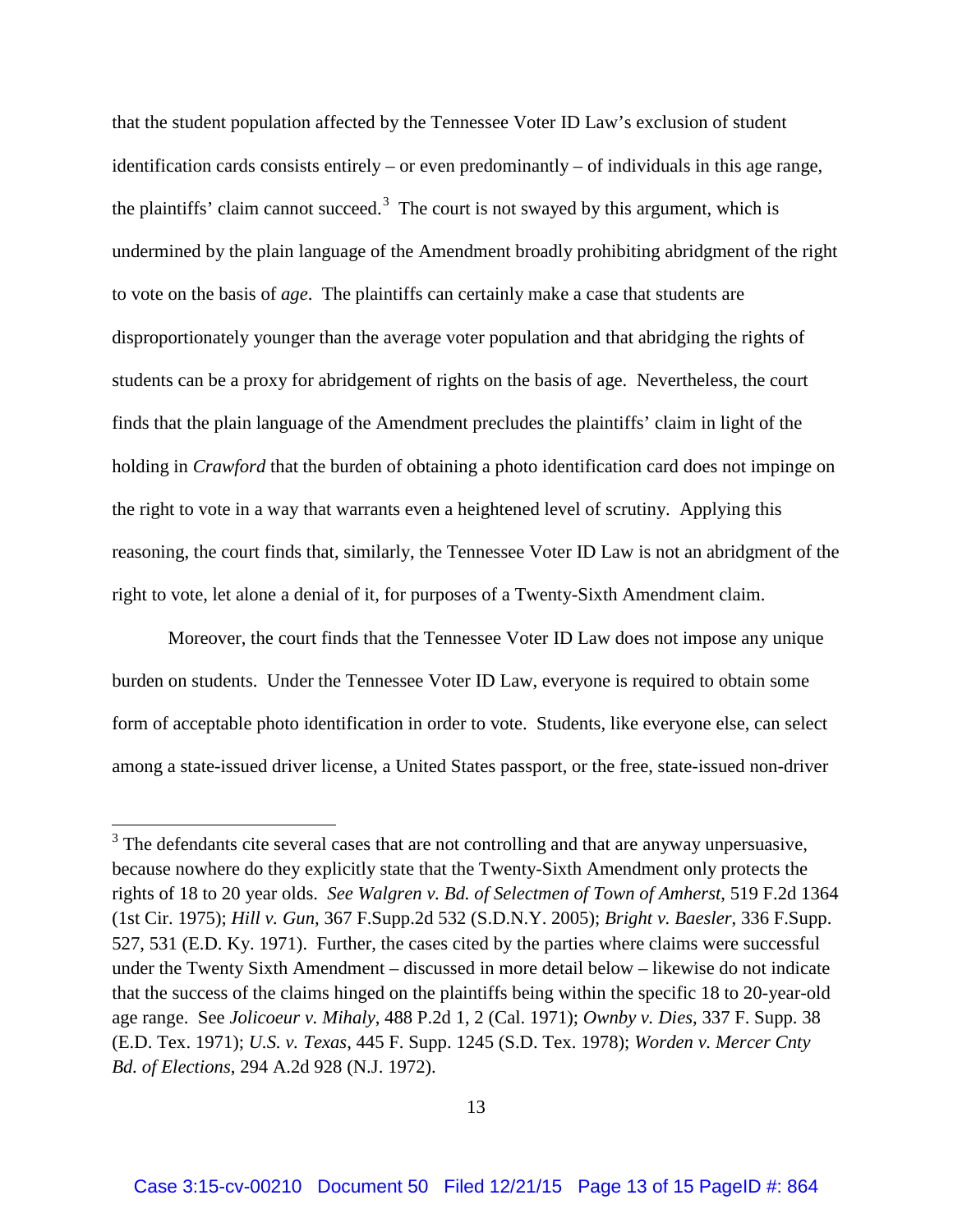identification card. The Tennessee Voter ID Law merely does not allow students to use the student identification cards that they already have. Admittedly, allowing students to use these cards would make it easier for them to vote, but it does not automatically follow that *not* allowing them to use their student identification cards imposes a severe burden or otherwise abridges their right to vote. Indeed, the handful of cases cited by the parties in which a state court or federal district court outside of this circuit has found a violation of the Twenty-Sixth Amendment – while not binding on the court – have involved state actions that actually blocked young people from voting rather than simply excluded measures that would make it easier for them to do so. *See Jolicoeur v. Mihaly*, 488 P.2d 1, 2 (Cal. 1971) (finding a Twenty-Sixth Amendment violation where the state did not allow unmarried minors to establish domicile separate from their parents for purposes of voter registration); *Ownby v. Dies*, 337 F. Supp. 38 (E.D. Tex. 1971) (holding that the Twenty-Sixth Amendment was violated by statute that required a heightened standard for individuals under 21 to establish residency in order to be allowed to vote); *U.S. v. Texas*, 445 F. Supp. 1245 (S.D. Tex. 1978) (same); *Worden v. Mercer Cnty Bd. of Elections*, 294 A.2d 928 (N.J. 1972) (same). Notably, state laws that denied students the ability to register to vote in the county of their campus residence have also been found to violate the Fourteenth Amendment, further distinguishing this type of burden on the right to vote from the limited burden imposed by the Indiana statute at issue in *Crawford* and the Tennessee Voter ID Law. *See Bright v. Baesler*, 336 F.Supp. 527, 531 (E.D. Ky. 1971); *Ownby*, 337 F.Supp at 38; *U.S. v. Texas*, 445 F. Supp. at 1245.

For all of these reasons, the court does not find that the Tennessee Voter ID Law's exclusion of student identification cards from the list of acceptable voter identifications is the